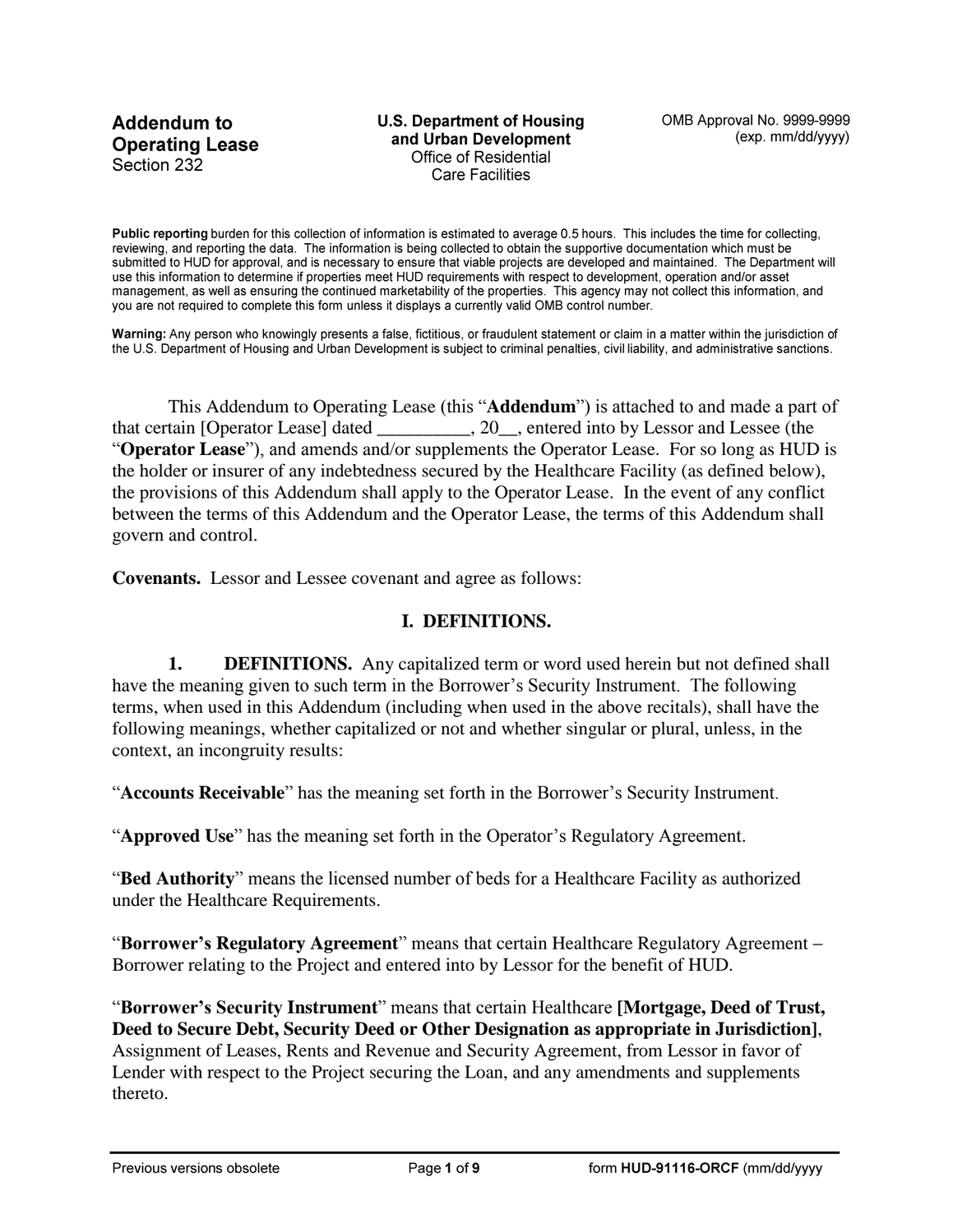"**CON**" means collectively all Certificates of Need and Certificate of Need reports under Healthcare Requirements authorizing and permitting the use of the Healthcare Facility for its Approved Use.

"**FF&E**" means furnishings, fixtures and equipment of all kind used in connection with the Healthcare Facility including additions, substitutions and replacements thereto.

"**Healthcare Facility**" means that certain healthcare facility authorized to receive insured mortgage financing pursuant to Section 232 of the National Housing Act, as amended, that is the subject of the Operator Lease.

"**Healthcare Requirements**" means, relating to the Healthcare Facility, all federal, state, county, municipal and other governmental statutes, laws, rules, orders, regulations, ordinances, judgments, decrees and injunctions or agreements, in each case, pertaining to or concerned with the establishment, construction, ownership, operation, use or occupancy of the Healthcare Facility or any part thereof as a healthcare facility, and all material permits, licenses and authorizations and regulations relating thereto, including all material rules, orders, regulations and decrees of and agreements with healthcare authorities pertaining to the Healthcare Facility.

"**HUD**" means the U.S. Department of Housing and Urban Development.

"**Intercreditor Agreement**" is defined in Section 12.

"**Lender**" means \_\_\_\_\_\_\_\_\_\_, a \_\_\_\_\_\_\_\_\_\_ organized and existing under the laws of \_\_\_\_\_\_\_\_\_\_, and any future holder of the Borrower's Security Instrument.

"**Lessee**" means \_\_\_\_\_\_\_\_\_\_, a \_\_\_\_\_\_\_\_\_\_ organized and existing under the laws of \_\_\_\_\_\_\_\_\_\_, together with any successors, heirs and assigns (jointly and severally). Lessee may sometimes be referred to as a "tenant" under the terms of the Operator Lease.

"Lessor" means  $\qquad \qquad$ , a  $\qquad \qquad$  organized and existing under the laws of \_\_\_\_\_\_\_\_\_\_, together with any successors, heirs and assigns (jointly and severally). "Lessor" may sometimes be referred to as a "landlord" under the terms of the Operator Lease.

"**Licenses**" has the meaning set forth in Section \_\_\_\_\_\_\_ of this Addendum.

"**Loan**" means the HUD-insured loan in the original principal amount of \$\_\_\_\_\_\_\_\_\_\_, made by Lender to Lessor, secured by the Healthcare Facility, as such Loan may be amended, increased or decreased.

"**Loan Documents**" means the Note, the Borrower's Security Instrument, the Borrower's Regulatory Agreement, **[the Master Tenant's Regulatory Agreement,]** the Operator's Regulatory Agreement, the Operator's Security Agreement, **[the Master Tenant's Security Agreement, the Cross Guaranties,]** any subordination agreements, and any and all other documents now or in the future required by and/or assigned to HUD and/or Lender in connection with the Loan(s), whether executed by or on behalf of Lessor, **[Master Tenant, ]** or Operator, as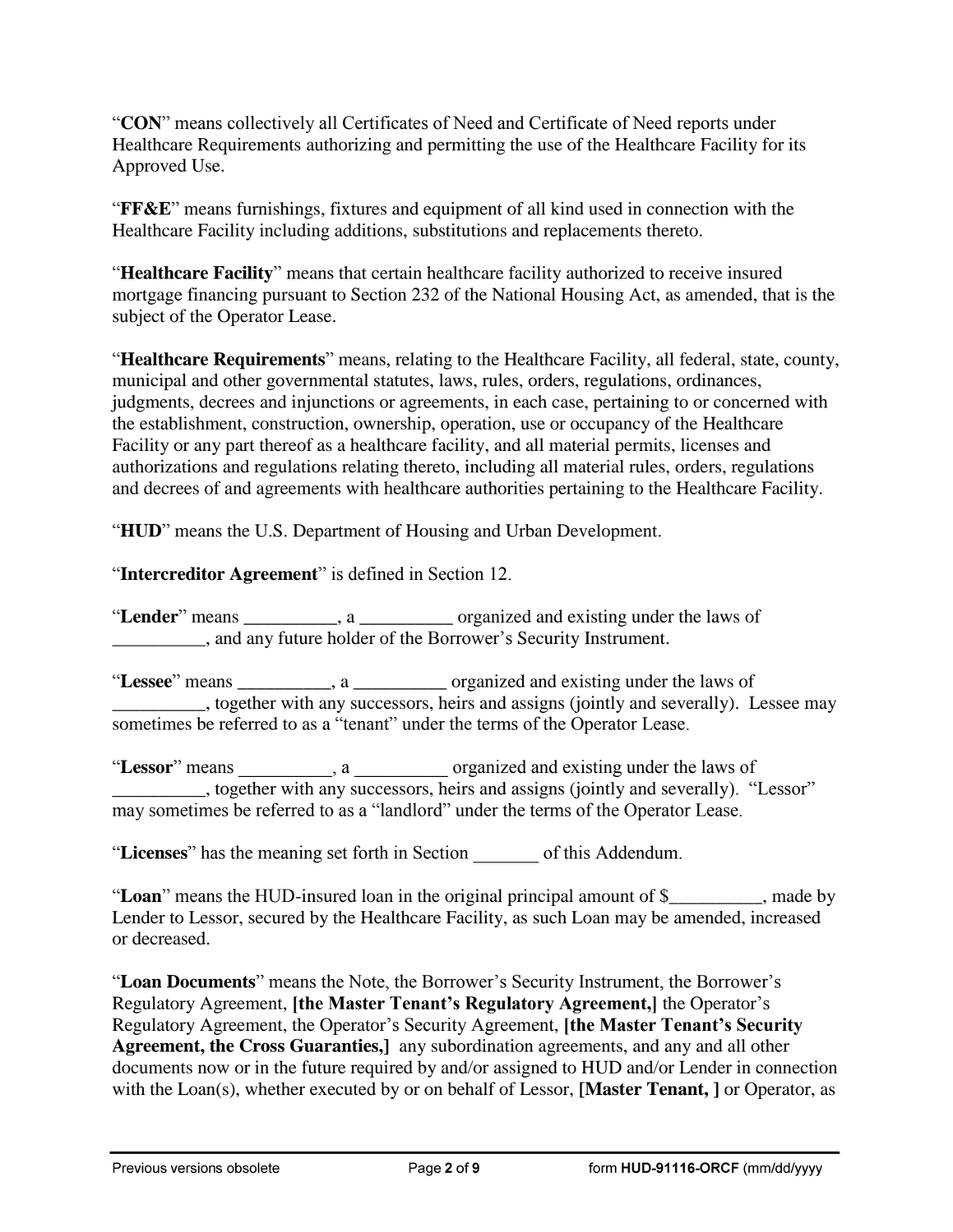the same may be amended from time to time, provided that the **[Master Lease and]** Operator Lease, and any amendments thereto, shall not be considered Loan Documents.

"**Master Lease**" and "**Master Tenant**" have the meanings set forth in the Borrower's Security Instrument.

"**Operator's Regulatory Agreement**" means that certain Healthcare Regulatory Agreement – Operator relating to the Project and entered into by Lessee for the benefit of HUD.

"**Operator's Security Agreement**" means that certain Operator Security Agreement relating to the Project, and made by Lessee.

"**Program Obligations**" means (1) All applicable statutes and any regulations issued by HUD pursuant thereto that apply to the Project, including all amendments to such statutes and regulations, as they become effective, except that changes subject to notice and comment rulemaking shall become effective only upon completion of the rulemaking process, and (2) all current requirements in HUD handbooks and guides, notices and mortgagee letters that apply to the Project, and all future updates, changes and amendments thereto, as they become effective, except that changes subject to notice and comment rulemaking shall become effective only upon completion of the rulemaking process, and provided that such future updates, changes and amendments shall be applicable to the Project only to the extent that they interpret, clarify and implement terms in this Addendum rather than add or delete provisions from such document. Handbooks, guides, notices and mortgagee letters are available on HUD's official website: [http://hud.gov/offices/adm/hudclips/index.cfm,](http://hud.gov/offices/adm/hudclips/index.cfm) or a successor location to that site.

"**Project**" has the meaning set forth in the Borrower's Security Instrument.

### **II. HUD REQUIREMENTS**

# **2. COMPLIANCE WITH PROGRAM OBLIGATIONS.**

(a) Lessor and Lessee shall comply with, and agree that the Operator Lease and this Addendum shall conform to, the Loan Documents and all applicable Program Obligations. Lessee further agrees that the Operator Lease shall be part of the collateral pledged to Lender and HUD as security for the Loan. Accordingly, Lessee shall not take any action which would violate the Loan Documents or Program Obligations.

(b) In the event of any conflict between the terms and provisions of the Operator Lease, the Loan Documents or any Program Obligations, the Loan Documents and Program Obligations shall control in all respects. No provision of the Operator Lease shall modify any obligation of Lessor or Lessee under the Loan Documents. HUD's acceptance of the Operator Lease in connection with the closing of the Loan shall in no way constitute HUD's consent to arrangements which are inconsistent with Program Obligations.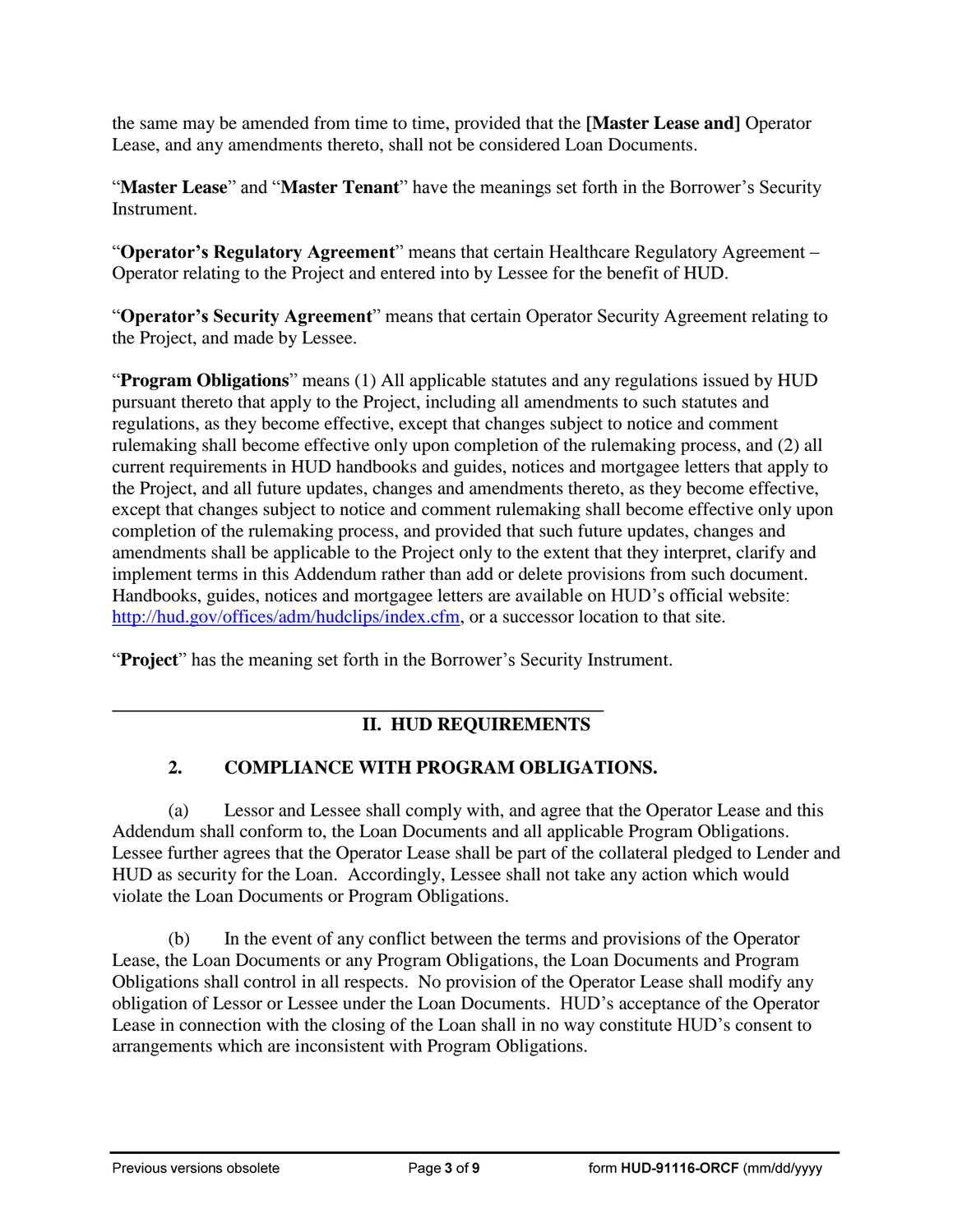(c) Lessee shall cooperate with Lessor in providing, upon request by Lender or HUD, any and all documents, information, financial reports, and other items as may be required by Lender or HUD. As applicable, Lessee shall execute any subordination agreements, memoranda of leases or subleases, and/or estoppel certificates in form and substance required by Lender or HUD. Lessee shall cooperate with Lessor and any lenders processing additional loans to Lessor.

### **3. SUBORDINATION TO THE LOAN DOCUMENTS.**

(a) The Operator Lease is and shall be subject and subordinate to: the Borrower's Security Instrument and the Loan Documents; all renewals, modifications, consolidations, replacements and extensions thereof; all substitutions thereof; all future mortgages upon the Healthcare Facility and/or other security interests in or to the Healthcare Facility and any other items which are herein leased to Lessee or which, pursuant to the terms hereof, become a part of the Healthcare Facility or are otherwise deemed to become the property of Lessor or to remain upon the Healthcare Facility at the end of the term; and each advance made or hereafter made under any of the foregoing. This Section shall be self-operative and no further instrument of subordination shall be required. Without limiting the foregoing, Lessee shall execute and deliver promptly any and all certificates, agreements and other instruments that Lessor, Lender or HUD may reasonably request in order to confirm such subordination. Unless Lender agrees otherwise, if Lender or another person or entity shall succeed to the interest of Lessor by reason of foreclosure or other proceedings brought by Lender in lieu of or pursuant to foreclosure, or by any other manner (Lender or such other person or entity herein referred to as "**Successor**"), then the Operator Lease and this Addendum shall terminate, or, at the option of Successor, the Operator Lease and this Addendum shall continue in full force and effect, in which case Lessee shall attorn to Successor and recognize Successor as its landlord and as "Lessor" under the terms of the Operator Lease and this Addendum.

(b) All agreements for the provision of services to the Healthcare Facility or the granting of easements, rights of way, licenses or other permissions for the use or placement of cable television, telecommunications, or other utilities are, and shall always be, subordinate to (i) the rights of Lessor, (ii) the Borrower's Security Instrument, the Loan Documents and all other security agreements or security interests now or hereafter encumbering the Healthcare Facility and/or the Project, and (iii) Program Obligations. Lessee shall obtain written approval from HUD prior to entering into any such services agreements, easements, rights of way, licenses or other permissions.

# **4. OWNERSHIP OF FF&E AND TRANSFER OF PERSONAL PROPERTY.**

(a) During the term of the Operator Lease, Lessee shall not remove any FF&E from the Healthcare Facility, except in the ordinary course of business.

(b) At the termination of the Operator Lease, Lessor will have the right to purchase any or all of Lessee's personal property located at the Healthcare Facility at book value. To the extent that any of such personal property is subject to an equipment lease, Lessor shall have the right to cause Lessee to pay in full all obligations under such equipment leases, or to assume some or all of such equipment leases at Lessor's sole cost and expense and at no additional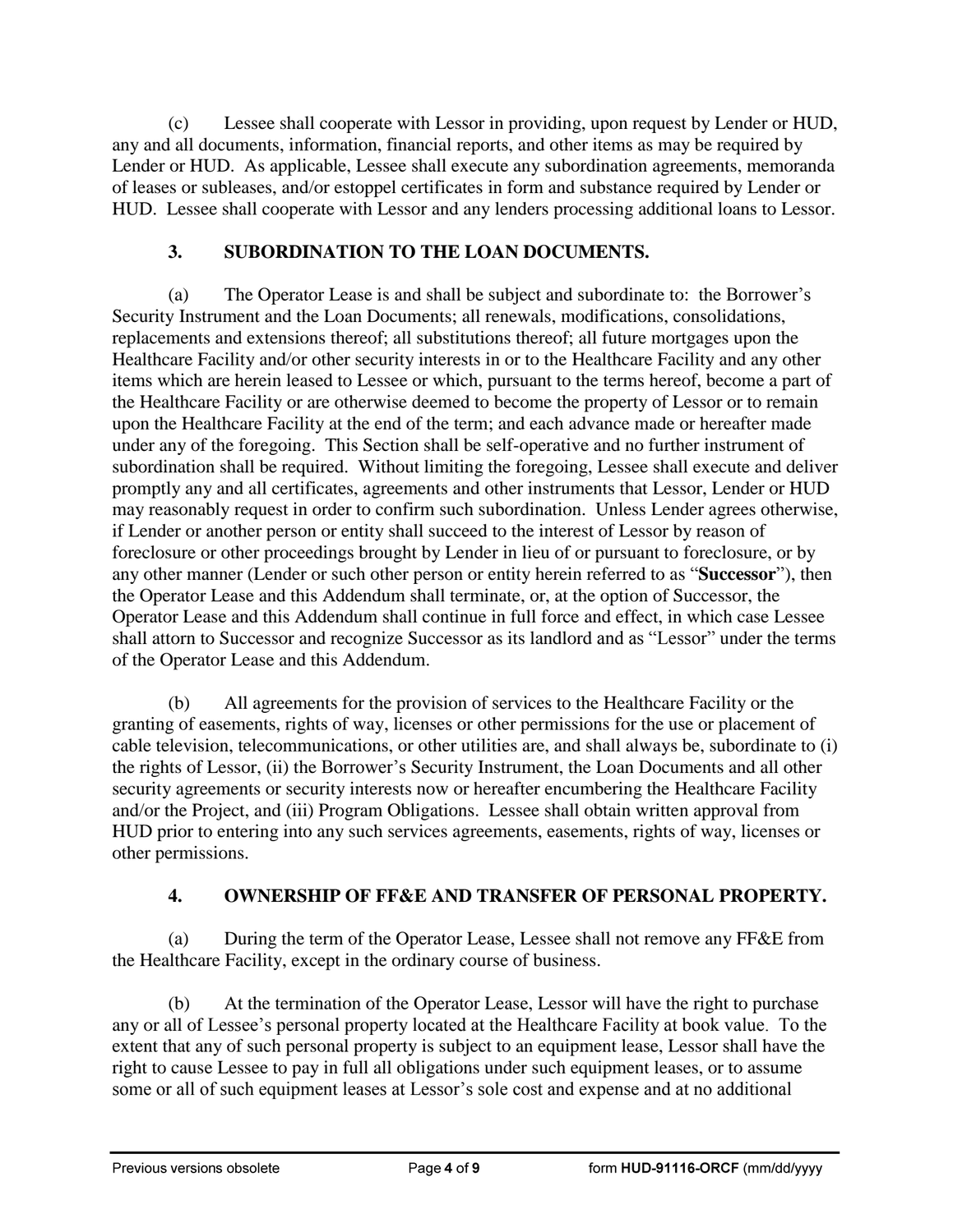liability to Lessee. Lessee shall sign or deliver to Lessor any instrument that may be reasonably necessary to transfer any such leased property to Lessor.

# **5. PAYMENTS.**

(a) Rents and other amounts payable by Lessee under the Operator Lease (including rents, additional rents and all other sums payable under the Operator Lease) shall be sufficient to properly maintain the Healthcare Facility, and to enable Lessor to meet its debt service obligations and any related expenses (including, without limitation, any required deposits to reserves) in connection with the Loan and the Healthcare Facility, and shall be adjusted, as appropriate, on an annual basis to maintain the veracity of this Section.

(b) Unless Lender and Lessor agree otherwise, Lessee shall be responsible for funding all escrows for taxes, reserves for replacements, mortgage insurance premiums and/or other insurance premiums as may be required by Lender and/or HUD.

(c) Lessee shall deliver to Lessor copies of all notices, demands, claims, bills and receipts in relation to all impounds and insurance premiums promptly upon receipt thereof by Lessee.

**6. OPERATOR'S REGULATORY AGREEMENT AND OPERATOR'S SECURITY AGREEMENT.** Prior to HUD's endorsement of the Note, Lessee shall execute the Operator's Regulatory Agreement and the Operator's Security Agreement, and all other documents required by Lender or HUD to evidence Lender's security interest in the collateral of Lessee. Lessee shall comply with all obligations under the Operator's Regulatory Agreement and the Operator's Security Agreement. Any default by Lessee under the Operator's Regulatory Agreement or Lessee's Security Agreement shall be deemed to be a default under the Operator Lease and this Addendum.

**7. MANAGEMENT REQUIREMENTS.** Lessee shall not enter into any management contract or agreement involving the Healthcare Facility unless such management contract or agreement complies with Program Obligations and contains provisions that, in the event of default under the Borrower's Regulatory Agreement and/or the Operator's Regulatory Agreement, the management contract or agreement shall be subject to termination upon not more than thirty (30) days notice (a "**Notice of Termination**"), without penalty, upon written request of HUD. Upon such Notice of Termination, Lessee shall immediately arrange to terminate the management contract or agreement within a period of not more than thirty (30) days and shall make arrangements satisfactory to HUD for ensuring that the Healthcare Facility is managed in accordance with Program Obligations.

**8. LICENSES; BED AUTHORITY.** Lessee shall ensure that the Healthcare Facility meets all state and/or other licensure requirements and standards at all times. Lessor and Lessee shall not undertake or acquiesce to the modification of any license or Bed Authority of the Healthcare Facility without the prior written approval of HUD.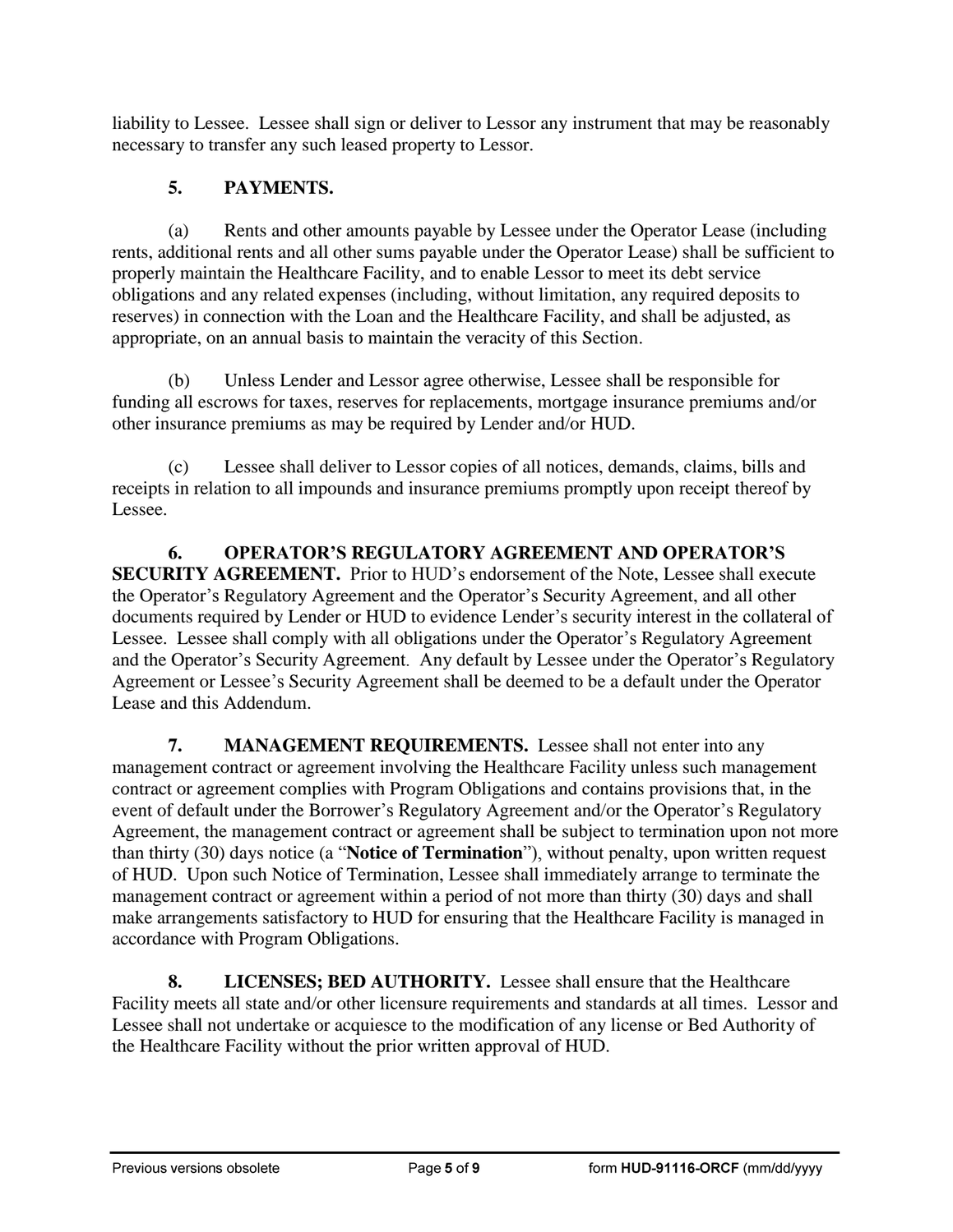**9. PROVIDER AGREEMENTS.** Lessee shall be responsible for obtaining and maintaining all necessary provider agreements with Medicaid, Medicare and other government third-party payors. Upon request, Lessee shall promptly furnish to Lender and/or HUD copies of any applicable provider agreements and all amendments thereto.

**10. INSURANCE; CASUALTY; CONDEMNATION.** Lessee shall procure and maintain, or cause to be procured and maintained, all insurance coverage required under the Loan Documents and/or Program Obligations. All proceeds from an insurance or condemnation claim or award, or other compensation paid by reason of a conveyance in lieu of the exercise of such rights, with respect to the Healthcare Facility or the Project shall be applied in accordance with the terms of the Loan Documents and Program Obligations. Any decision to repair, reconstruct, restore or replace the Healthcare Facility following a casualty or condemnation action shall be subject to the terms of the Loan Documents and Program Obligations. On an annual basis, Lessee shall provide to Lender a certification that it is in compliance with HUD's professional liability insurance requirements.

## **11. ASSIGNMENT OF THE OPERATOR LEASE AND SUBLETTING OF THE HEALTHCARE FACILITY.**

(a) The Operator Lease shall not be assigned and the Healthcare Facility shall not be subleased by Lessee, in whole or in part (including any transfer of title or right to possession and control of the Healthcare Facility, or of any right to collect fees or rents), without the prior written approval of HUD. The prior written approval of HUD shall additionally be required for (i) any change in or transfer of the management, operation, or control of the Healthcare Facility, or (ii) any change in the ownership of Lessee that requires approval from HUD under Program Obligations. Any proposed assignee of Lessee shall be required to execute a Healthcare Regulatory Agreement – Operator (Form HUD-92466A-ORCF) and an Operator Security Agreement (Form HUD-92323-ORCF), each in a form and substance satisfactory to HUD, as a prerequisite for any such approval. Any assignment or subletting of the Healthcare Facility without the approval described in this Section shall be deemed null and void. Notwithstanding the foregoing, all restrictions in this Section pertaining to subletting shall not apply to the leasing of individual units or beds to residents of the Healthcare Facility.

(b) Lessee acknowledges that Lessor is assigning the Operator Lease to Lender to further secure Lessor's obligations to Lender under the Loan Documents. All parties acknowledge that Lender is authorized to exercise all of the rights and remedies available to Lessor in connection with the assignment of the Operator Lease as Lender may determine is reasonably necessary to cure a default by Lessor under any of the Loan Documents.

**12. ACCOUNTS RECEIVABLE FINANCING.** Lessee shall not pledge nor permit to be pledged, any Accounts Receivable to a third party lender without the prior written approval of Lender and HUD. In the event that Lender and HUD grant such approval, (i) all holders of such lien shall enter into an Intercreditor Agreement with Lender (Form HUD-92322-ORCF), and any riders and/or amendments thereto (the "**Intercreditor Agreement**"), on such terms and conditions as may be required by HUD, and (ii) Lessee shall agree to comply with the requirements imposed by Lender and HUD in connection therewith.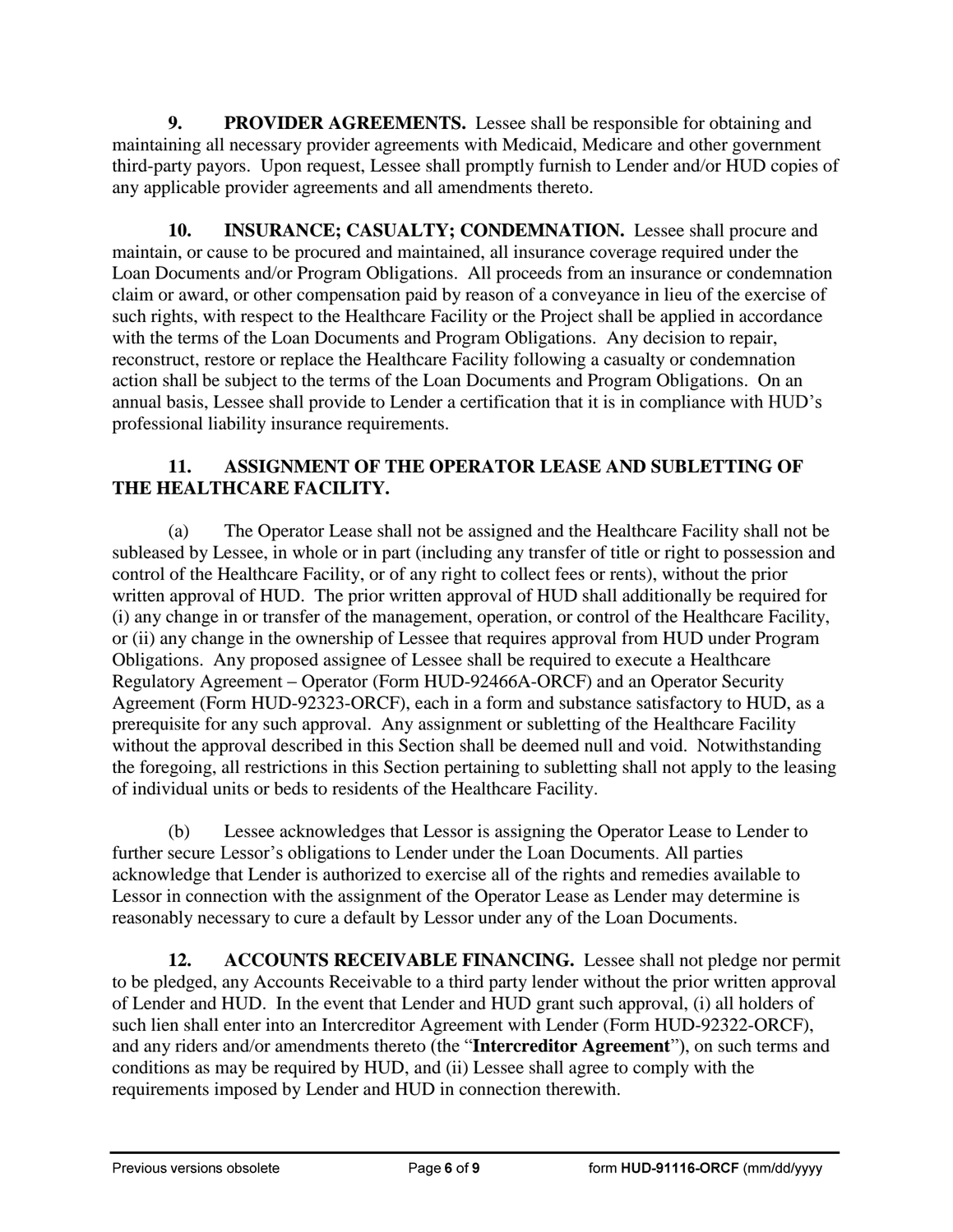**13. TERMINATION OF THE OPERATOR LEASE.** The Operator Lease shall not be terminated prior to its expiration date without the prior written approval of HUD. Lessor and Lessee acknowledge and agree that if requested to do so by HUD, Lessor shall terminate the Operator Lease within such time as specified by HUD, without penalty to Lessor, under the following circumstances: (i) for any violation of the Operator Lease that is not cured within any applicable notice and cure period provided in the Operator Lease, (ii) for any violation of the Operator's Regulatory Agreement pursuant to its terms; (iii) for any violation of Program Obligations that is not cured within thirty (30) days after receipt by Lessee of written notice of such violation, or (iv) if HUD, as a result of the occurrence of any of the events described in the foregoing items (i), (ii) or (iii), is required to advance funds for the operation of the Healthcare Facility.

**14. MASTER LEASE.** In accordance with Program Obligations, HUD may require Lessor to enter into a master lease if the Project is affiliated by common ownership with the borrowers and/or operators of other projects financed or proposed to be financed under Section 232 of the National Housing Act. Such master lease shall (i) be approved by HUD and Lender, (ii) only cover HUD-insured projects, and (iii) comply with all applicable Program Obligations.

**15. INDEMNIFICATION.** Notwithstanding any provisions contained in the Operator Lease, HUD shall have no obligation to indemnify a party to the Operator Lease under the terms of the Operator Lease or this Addendum . In addition, any payment obligations of HUD pursuant to the Operator Lease shall be limited to actual amounts received by HUD, and otherwise not prohibited by applicable law or regulation, including without limitation, the Anti-Deficiency Act, 31 U.S.C. § 1341, *et seq*.

**16. MODIFICATION; TERMINATION.** Neither the provisions of this Addendum nor the provisions of the Operator Lease may be amended without the prior written approval of HUD and Lender. The Operator Lease may not be terminated without the prior written approval of HUD and Lender, and shall only be terminated if such termination complies with the terms of any HUD-required subordination agreements.

**17. NOTICES TO LENDER AND HUD OF DEFAULT.** Lessee and Lessor shall copy Lender and HUD on all notices of default under the Operator Lease. Such copies shall be provided at the same time and in the same manner as provided by Lessee or Lessor to the other party. Lender shall have the right, but not the obligation, to cure any default by Lessor under the Operator Lease. For the purpose of effecting such cure, Lessee grants Lender and Lessor such period of time as may be reasonable to enable Lender and/or Lessor to cure (or cause to be cured) any default, in addition to the time given to Lessor to cure the default. In the event of any act or omission of Lessor which would give Lessee the right, immediately or after lapse of a period of time, to cancel or terminate the Operator Lease, or to claim a partial or total eviction, Lessee shall not exercise such right (i) until it has given written notice of such act or omission to Lender and HUD, and (ii) unless such act or omission shall be one which is not capable of being remedied by Lender or Lessor within a reasonable period of time, until a reasonable period for remedying such act or omission shall have elapsed following the giving of such notice and following the time when Lender shall have become entitled under the Loan Documents in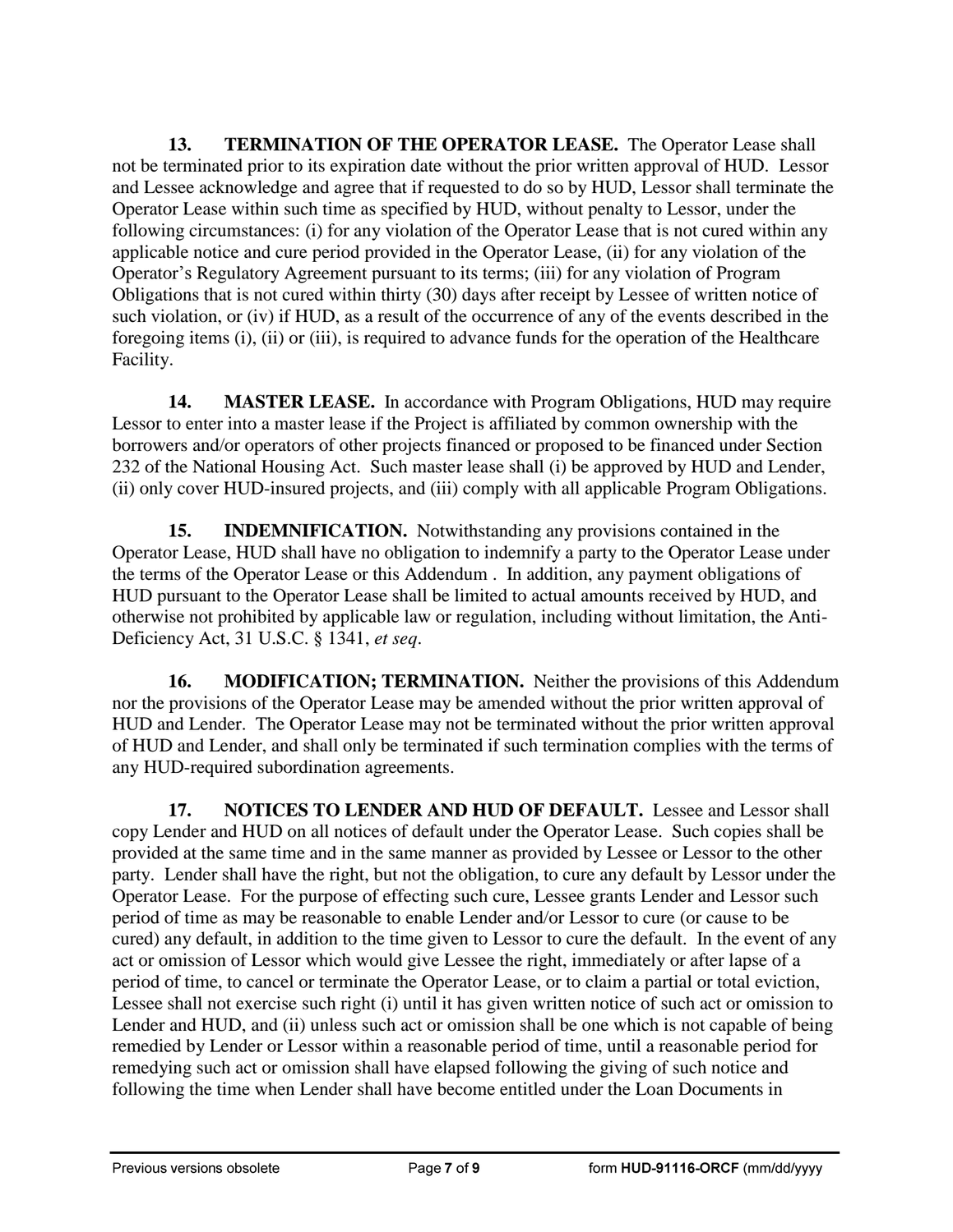connection therewith, as the case may be, to remedy the same (which reasonable period shall in no event be less than the period to which Lessor would be entitled under the Operator Lease or otherwise, after similar notice, to effect such remedy).

**18. SPECIAL PURPOSE ENTITY.** Lessee, its successors and assigns, is, shall be, and shall continue to be a Special Purpose Entity (as defined by Program Obligations).

**19. CROSS-DEFAULT GUARANTY OF LESSEE**. If the Healthcare Facility is or becomes subject to a Master Lease, Lessee shall execute a Cross-Default Guaranty of Operators (Form HUD-92331-ORCF) (individually and collectively, the "**Cross Default Guaranties**") in favor of Lessor, in a form and substance required by HUD, by which Lessee shall guarantee the performance of the obligations of each its affiliates under all applicable subleases of healthcare facilities. Lessor hereby assigns such Cross Default Guaranties to Lender.

**20. Transfer of Operations**. Upon the expiration or earlier termination of the Operator Lease for any reason whatsoever, the Operator Lease shall become and be construed as an absolute assignment for purposes of vesting in Lessor (or Lessor's designees) all of Lessee's right, title, and interest in and to the following, to the extent assignable by law: (a) the Licenses, any Medicare or Medicaid provider agreements and any CON, (b) all documents, charts, personnel records, patient records, and other documents relating to the Healthcare Facility or operations at the Healthcare Facility, (c) all existing agreements with residents of the Healthcare Facility, and any guarantors of such agreements, and any and all patient trust fund accounts and (d) all other assignable intangible property not enumerated above that is now or in the future used in connection with the operation of the Healthcare Facility. Lessee shall sign and deliver to Lessor any documents that may be reasonably necessary to transfer the foregoing to Lessor.

**21. Lessee Cooperation**. Lessee agrees to cooperate with Lessor in providing, and upon request by Lessor, Lender, or HUD, Lessee shall provide or cause to be provided, such documents, information, financial reports, and other items as may be required by Lender or HUD. When applicable, Lessee agrees to execute subordination agreements in form and substance required by Lender or HUD. Lessee further agrees to cooperate with Lessor and with its lender(s) who are processing and will be making Loans to Lessor.

**22. COUNTERPART SIGNATURES.** This Addendum may be executed in counterpart.

**23. GOVERNING LAW.** This Addendum and all rights and obligations under this Addendum, including matters of construction, validity and performance, shall be governed by the laws of the state in which the Healthcare Facility is located, without giving effect to conflicts of laws principles.

**24.** HUD is not a party to this Addendum and has no obligations hereunder; however, it is a third party beneficiary for the sole purpose of enforcing its rights hereunder.